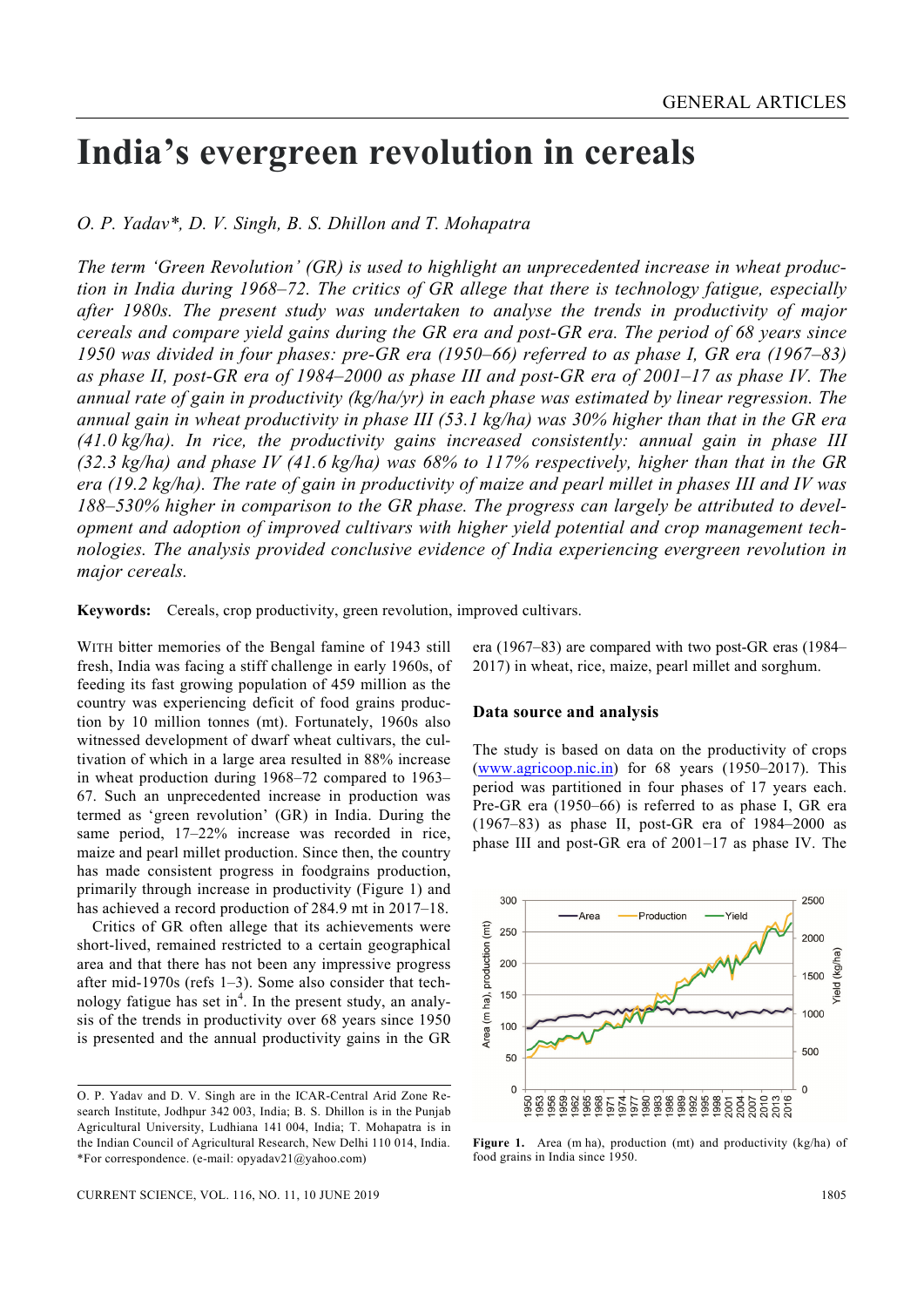gain in productivity (kg/ha/yr) was estimated using linear regression in different phases. Productivity increase is considered as the combined outcome of enhanced genetic potential of cultivars and improved crop management practices.

# **Trends in productivity**

#### *Wheat*

During phase I, tall varieties were cultivated which were not responsive to external inputs. The annual increment in productivity was 11.6 kg/ha (Figure 2). In phase II, productivity gain increased to 41.0 kg/ha/yr as dwarf breeding materials were successfully used to develop locally adapted cultivars, which made a huge impact. This phase also included 5 years of the GR period. Improved agronomic management, including appropriate depth of sowing and irrigation at crown root initiation played a catalytic role in the exploitation of genetic potential of dwarf cultivars.

 In phase III, emphasis was given to the development of cultivars with high yield potential and built-in resistance to rusts by deploying genes imparting resistance. This phase registered an annual productivity gain of 53.1 kg/ha, which was 29% higher than that in the GR phase.

 Continued improvement in productivity (36.3 kg/ha/yr) was witnessed in phase IV. However, the rate of improvement was slightly lower than that obtained in phase III but close to that achieved during the GR phase. A critical look at the yield data in this phase indicated that productivity during 2014–15 was clearly an outlier (Figure 2). Hailstorms, unseasonal rainfall and high-speed winds during February–March caused lodging and damaged the crop in about 6 m ha area in major wheat-growing states, namely Uttar Pradesh, Punjab, Haryana, Rajasthan, Madhya Pradesh and Maharashtra<sup>5</sup>. If data of 2014–15 are considered as an outlier, increase in wheat productivity during this phase is 40.8 kg/ha/yr that is equal to that of the GR era (41.0 kg/ha/yr).

#### *Rice*

During the pre-GR era, rice improvement emphasized selection in traditional varieties to develop new, locally adapted cultivars. Hybridization between indica and japonica types was also attempted<sup>6</sup>. The annual yield improvement during this phase was 15.7 kg/ha (Figure 2). During the GR era, the dwarf and semi-dwarf rice varieties made a significant impact and productivity further increased  $\omega$  19.2 kg/ha/yr.

 In phase III, greater emphasis was given to the development of cultivars with adaptation to specific niche environments with the result that the rate of productivity increased further to 32.3 kg/ha/yr, which is 68% higher than the gain achieved during the GR era. In phase IV, rice improvement programme emphasized on the incorporation of multiple genes for resistance to diseases and tolerance to abiotic stresses like submergence and drought using conventional and molecular techniques, leading to the development of climate-resilient varieties. Hybrid development and amalgamation of high yield, short duration and superior grain quality were given top priority. This phase witnessed productivity increase of 41.6 kg/ha/yr, which was 116% higher than that achieved during the GR era.

 Not only has rice productivity witnessed a continuous increase during all four phases, what is more striking is that the productivity gain has been improving further in each phase. This is a significant achievement since rice is cultivated in the rainy season in northern and eastern India, and thus is always vulnerable to variation in both amount and distribution of rainfall.

## *Maize*

Up to mid-1950s, maize research largely concentrated on the improvement of local landraces and traditional openpollinated varieties (OPVs). In addition, efforts were also made, though not successful, to introduce hybrids from USA. Because of their temperate background and, therefore, poor adaptation to Indian agro-ecologies, these hybrids did not express their yield potential. The inbred parents had poor vigour, which rendered hybrid seed production extremely difficult. Starting in 1961, a large number of indigenously developed multi-parent hybrids were released. The productivity increase during 1950–66 was 25.1 kg/ha/yr (Figure 2). Under the impression that the major reason for poor impact of hybrids was the difficulty in production and supply of quality hybrid seed to farmers, the emphasis by the end of phase I shifted to composite breeding. There was a modest improvement (9.8 kg/ha/yr) in growth rate of maize productivity during phase II.

 Maize improvement strategy was, therefore, given a relook during phase III and a mixed approach of composite breeding, multi-parent and single cross (SC) hybrid breeding was adopted to meet the requirements of different production environments<sup>7</sup>. The improvement in maize yield during phase III occurred at 37.9 kg/ha/yr which was 287% higher than that achieved during the GR era.

 Since 2001, the major emphasis has been on breeding of SC hybrids that have the highest yield potential among various types of cultivars. The area under such hybrids is continuously expanding under good agronomic conditions<sup>8</sup>. Maize productivity gain increased to 61.7 kg/ha/yr during phase IV, which was 530% higher than that achieved during the GR era (Figure 2).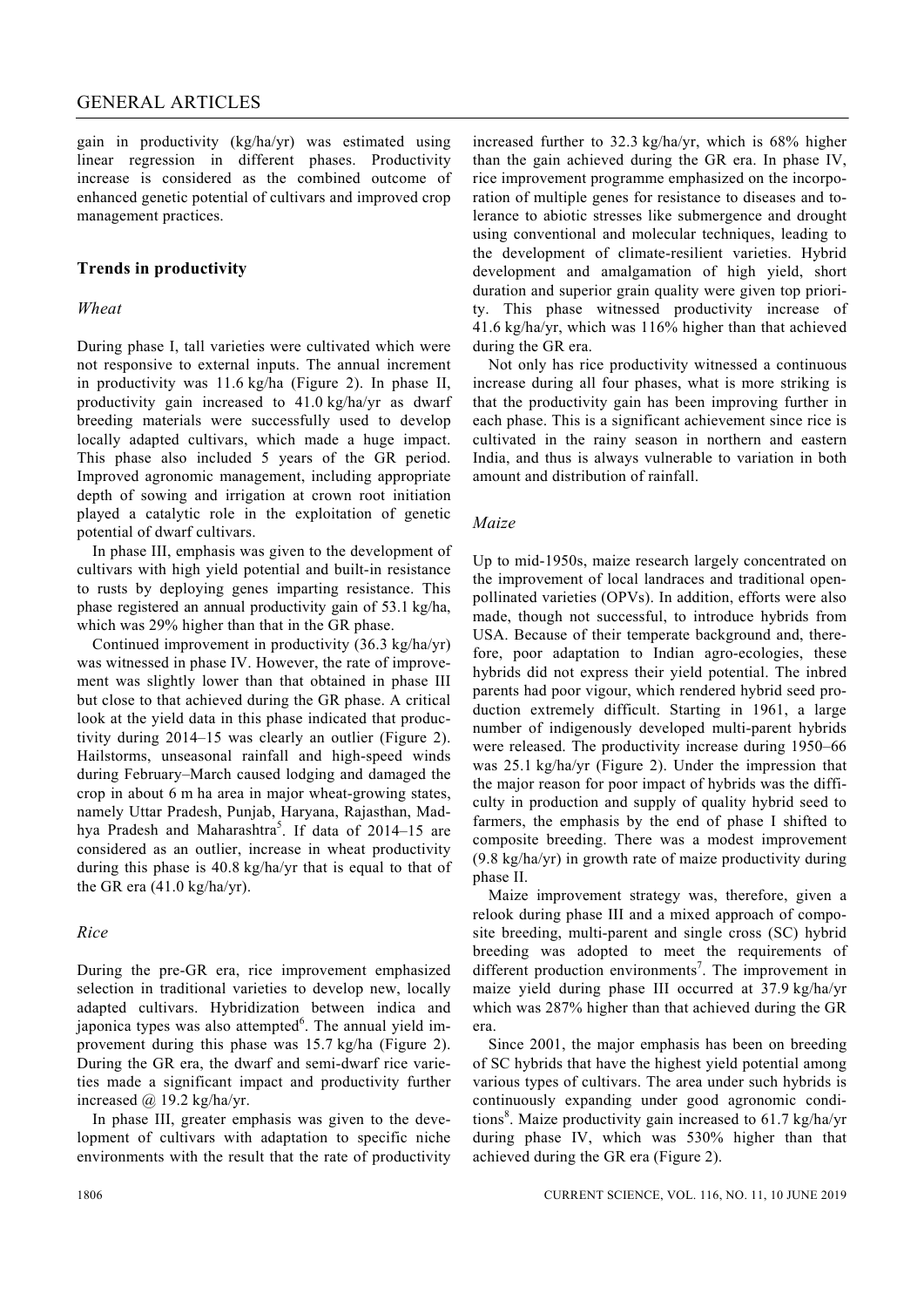# GENERAL ARTICLES



**Figure 2.** Productivity (kg/ha) trend of cereal crops in four phases since 1950. The coefficient *b* is rate of increase in yield (kg/ha/yr) in each phase and  $R^2$  is the coefficient of determination.

## *Pearl millet*

During phase I, pearl millet improvement largely concentrated on the enhancement of yield in locally adapted materials and a good number of OPVs were developed. The rate of improvement in productivity during this phase was only 4.5 kg/ha/yr (Figure 2). Utilization of cytoplasmic male sterility (CMS) marked the beginning of hybrid development, though large-scale cultivation of few hybrids with narrow genetic base led to downy mildew (DM) epidemics in mid-1970s, offsetting the impressive achievements made in hybrid development. Thus, there was annual increase of 6.6 kg/ha in productivity during phase II.

 A large number of genetically diverse CMS lines were developed and utilized in hybrid breeding during phase III. Consequently, DM was largely contained and productivity increase during this period was 19.0 kg/ha/yr, which was 188% higher than that during the GR era. During phase IV, the improvement programme laid much great emphasis on adaptation to niche area and genetic